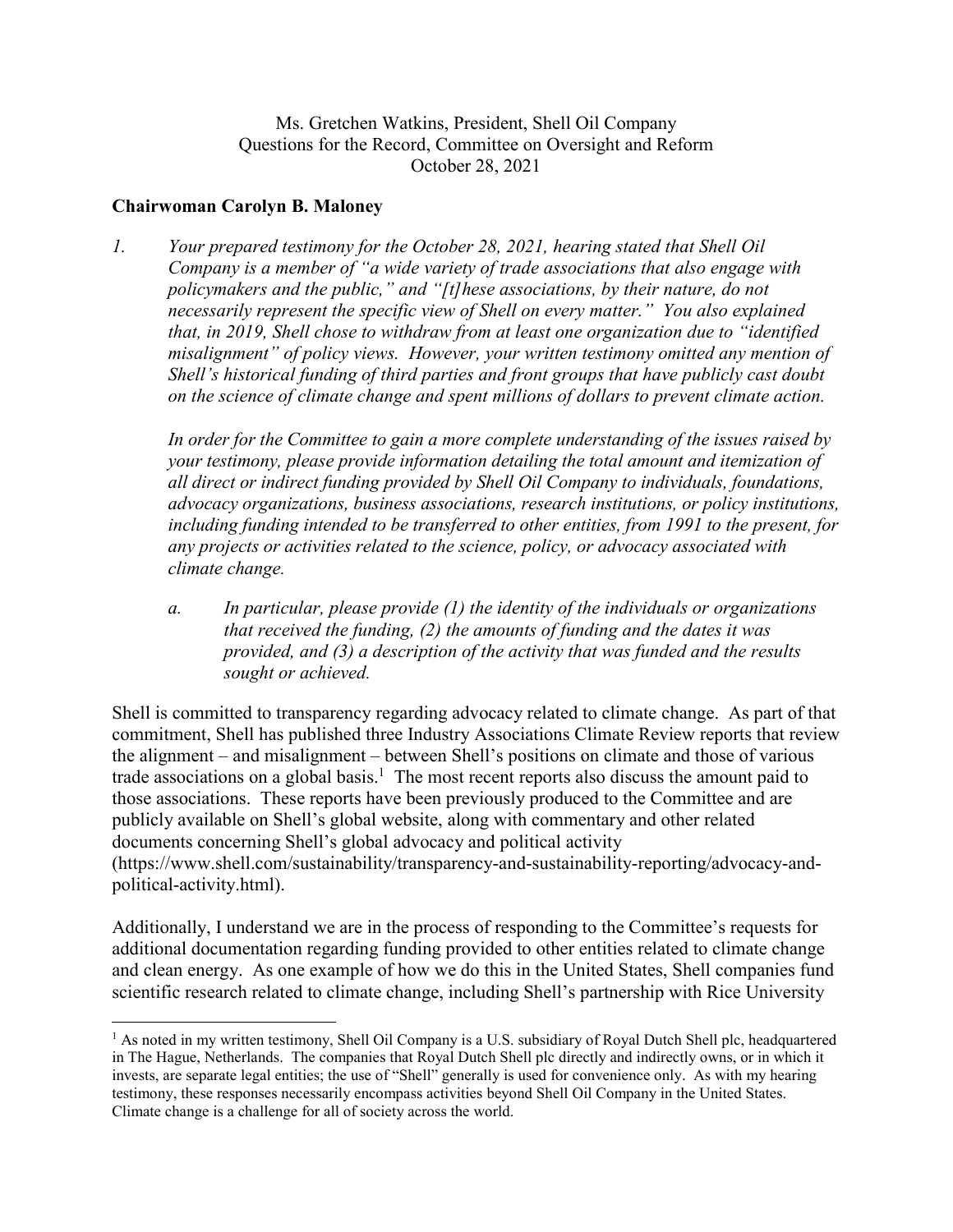to launch Carbon Hub, a research initiative with the goal of creating a net zero-emissions world by using oil and gas to create clean energy. Shell has committed to investing \$10 million in the initiative, which will include 70 researchers from 20 universities, national laboratories, and research institutes.

*2. Please provide accounting records including corporate ledger or journal entries, invoices, checks, receipts, and other supporting documentation showing any and all funds provided by Shell to any groups or organizations that publicly reject climate science from 1991 to the present, including (1) the amount of such funding and (2) the date(s) such funding was provided.* 

During my tenure at Shell, I am unaware of Shell supporting groups or organizations that publicly reject climate science. In fact, we have endeavored to be a leader in the industry in the energy transition to a lower-carbon future. Additionally, I understand we are in the process of responding to the Committee's requests for additional documentation regarding funding provided to other entities related to climate change and clean energy.

- *3. Has Shell taken any actions to protect its facilities, assets, or operations from the impacts of climate change since the publication of the first assessment report of the Intergovernmental Panel on Climate Change in 1990?* 
	- *a. Please provide a list of (1) each action taken, (2) the date the action was taken, (3) the amount of warming and associated environmental changes the action was meant to prepare for, and (4) the amounts expended for each action.*

Climate change and its potential impacts have been the subject of public discussion and scientific research for many decades. Shell, like all responsible businesses, takes an adaptive approach to all of the unique environments we work in and mitigates risks so that all of our operations can continue in a safe and reliable manner.

*4. You testified that Shell is "working to increase the demand for low- and no-carbon fuels." Please identify all projects or practices Shell is currently engaged in to increase demand for low- and no-carbon fuels and renewable energy, including the amounts allocated to and expended on each project.* 

In line with Shell's global target to be a net-zero energy enterprise by 2050, in step with society, and all of the related emissions reductions targets it has announced, Shell's strategy is focused on the energy transition. We are working to offer customers more, lower-carbon products while continuing to supply oil and gas the world needs as we transition to a lower-carbon economy.

On the day of the hearing, Shell announced additional targets for absolute reductions in Scope 1 and 2 emissions. More information concerning these targets and Shell's global Powering Progress strategy can be found on the global website (https://www.shell.com/poweringprogress.html). Documents detailing the energy transition plan for the United States have also been produced to the Committee, as well as documents concerning the Shell group's overarching energy transition targets and strategy.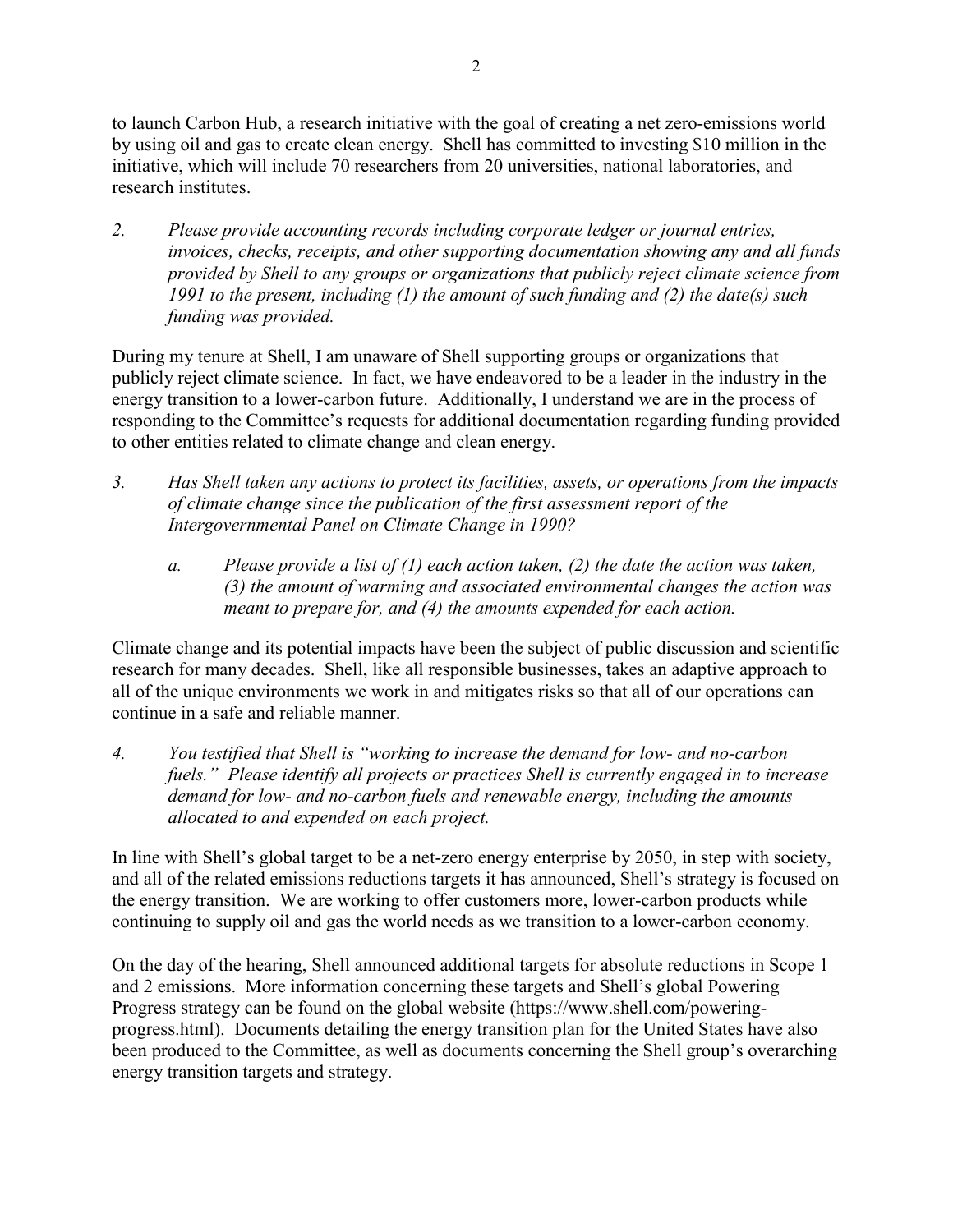The following are some examples of our recent efforts in the United States:

- Shell directly partners with major corporations to promote their energy transition efforts. We are collaborating with World Energy to provide six million gallons of sustainable aviation fuel to Amazon Air. We provide renewable energy to Microsoft, helping advance its efforts to reach 100% renewable energy supply by 2025. We are building hydrogen refueling infrastructure in partnership with Toyota and the State of California. And we have collaborated with General Motors to offer free overnight hours of electric vehicle charging to owners of its electric vehicles.
- We participate in a range of industry coalitions seeking to increase demand for lowercarbon fuels. In the trucking industry, Shell supports the Road Freight Zero Coalition, which works to increase the deployment of zero-emission fleets and infrastructure by 2030. Shell provided funding for the development of the Starship Project truck, a nextgeneration concept truck with increased fuel economy and freight efficiency that, if deployed across the U.S. trucking industry, could reduce its emissions by 71.5%.
- Shell is a founding member of the aviation industry's Clean Skies for Tomorrow Coalition. As a part of the Coalition, Shell works with airlines, airports, fuel providers, and engine manufacturers to make sustainable aviation fuel more widely available, resulting in reduced emissions across the aviation sector. Further, Shell has supported innovations like aviation fuel made from used cooking oil, municipal waste, and wood biomass.
- Shell is also a founding member of the shipping industry's Getting to Zero Coalition, which is committed to introducing commercially viable, deep-sea vessels powered by zero emission fuels by 2030. We recently agreed to charter our second LNG marine fueling barge for use in the United States. When adopted at scale, these vessels will allow shipping customers to significantly reduce emissions.
- Shell has invested in building out its portfolio of low-carbon energy options, so that we can match future consumer demand. For instance, in 2019, we acquired Greenlots, a Los Angeles-based electric vehicle charging and energy solutions company. In June, a Shell joint venture, Atlantic Shores Offshore Wind, won the right to provide 1.5 GW of renewable offshore wind energy in New Jersey. Last week, Shell announced our acquisition of Savion, a U.S.-based solar and energy storage developer with 18 GW of projects in its pipeline. And just a few days ago, Mayflower Wind Energy LLC, another Shell joint venture, was awarded the right to provide 400 MW of offshore wind energy by the Commonwealth of Massachusetts. Combined with its power purchase agreement of 804 MW awarded in 2019, Mayflower could deliver more than 1200 MW of clean energy to electricity customers throughout Massachusetts and New England – enough energy each day to power over half a million homes and businesses.
- *5. You testified during the October 28, 2021 hearing that "[t]here are several places where [Shell is] not fully aligned with the API." Please identify all issues on which Shell is "not fully aligned" with the American Petroleum Institute.*

On a global basis, Shell has published three Industry Associations Climate Review reports that candidly review alignment – and misalignment – between Shell's positions on climate and those of various trade associations, including API. The 2021 Industry Associations Climate Review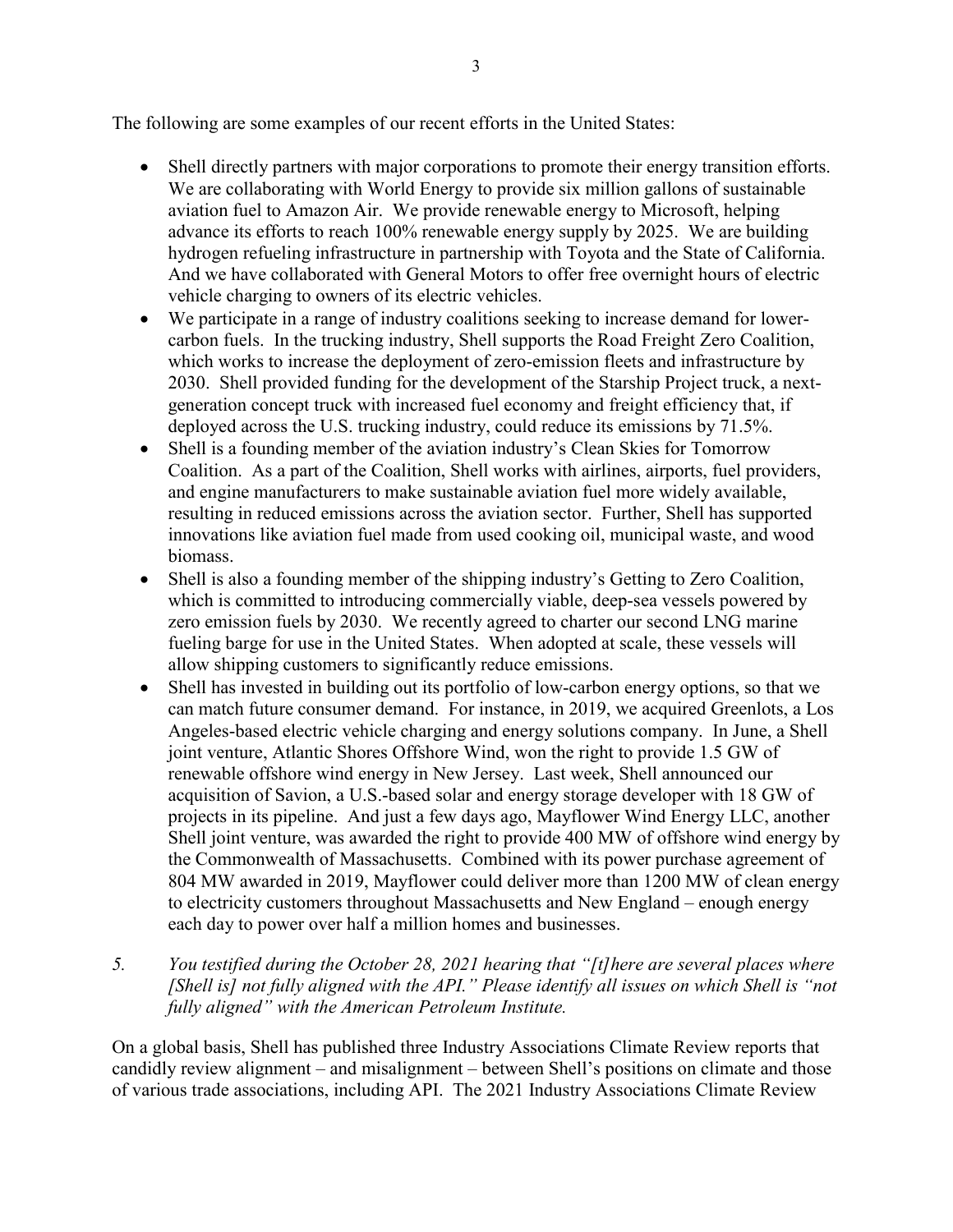identifies some misalignment on climate-related policy positions with API and provides a review of our alignment on certain issues. This review, which has been produced to the Committee, noted the following examples:

- Shell's ambition is to be a net-zero emissions energy business by 2050, or sooner, in step with society. The review noted that API has not stated a position in support of net-zero emissions.
- On alternative transport fuels, API and Shell differ on their respective stated positions regarding the Renewable Fuel Standard. API and Shell have a similar advocacy approach in that both parties believe the standard should be reformed.
- While API has stated positions critical of an order by the governor of California to ban internal combustion engine vehicles by 2035, Shell responded to the order by highlighting Shell's willingness to continue to help build cleaner transport infrastructure, including for electric and hydrogen vehicles.
- Shell believes carbon sinks have a crucial role to play in achieving net-zero emissions. We support policies that recognize a role for nature-based solutions in helping balance emissions from sectors that are harder to abate, such as aviation, shipping, and heavy industry. API has stated support for the use of carbon offsets, but has not stated a position in support of nature-based solutions.

Although Shell has found API to be misaligned with some of our climate-related policy positions, Shell was encouraged by API's recent statements in support of the ambitions of the Paris Agreement and the direct regulation of methane emissions. We also welcome API's Climate Action Framework, published in March 2021, which states support for carbon pricing and the direct regulation of methane emissions.

Shell plans to continue to review its alignment with industry associations and will be transparent about where we find significant differences. We will also continue to engage the association in areas where we have different views.

*6. Your prepared testimony for the October 28, 2021, hearing explains, "A recent review identified some misalignment with . . . the Chamber of Commerce." Please identify all issues on which Shell is "misaligned" with the U.S. Chamber of Commerce.* 

Shell's global 2021 Industry Associations Climate Review identifies some misalignment on climate-related policy positions with the U.S. Chamber of Commerce and provides a review of our alignment on certain issues. This review, which was produced to the Committee, notes the following examples:

- Shell's ambition is to be a net-zero emissions energy business by 2050, or sooner, in step with society. The Chamber has not stated a position on net-zero emissions.
- Shell views government-led carbon pricing mechanisms as key to meeting the goals outlined in the Paris Agreement. The Chamber has not explicitly stated a position in support of carbon pricing. It has stated that it supports a market-based approach to accelerate greenhouse gas emission reductions across the U.S. economy.
- On transport, the Chamber's stated support for reform of the vehicle fuel economy standards is not consistent with Shell's position.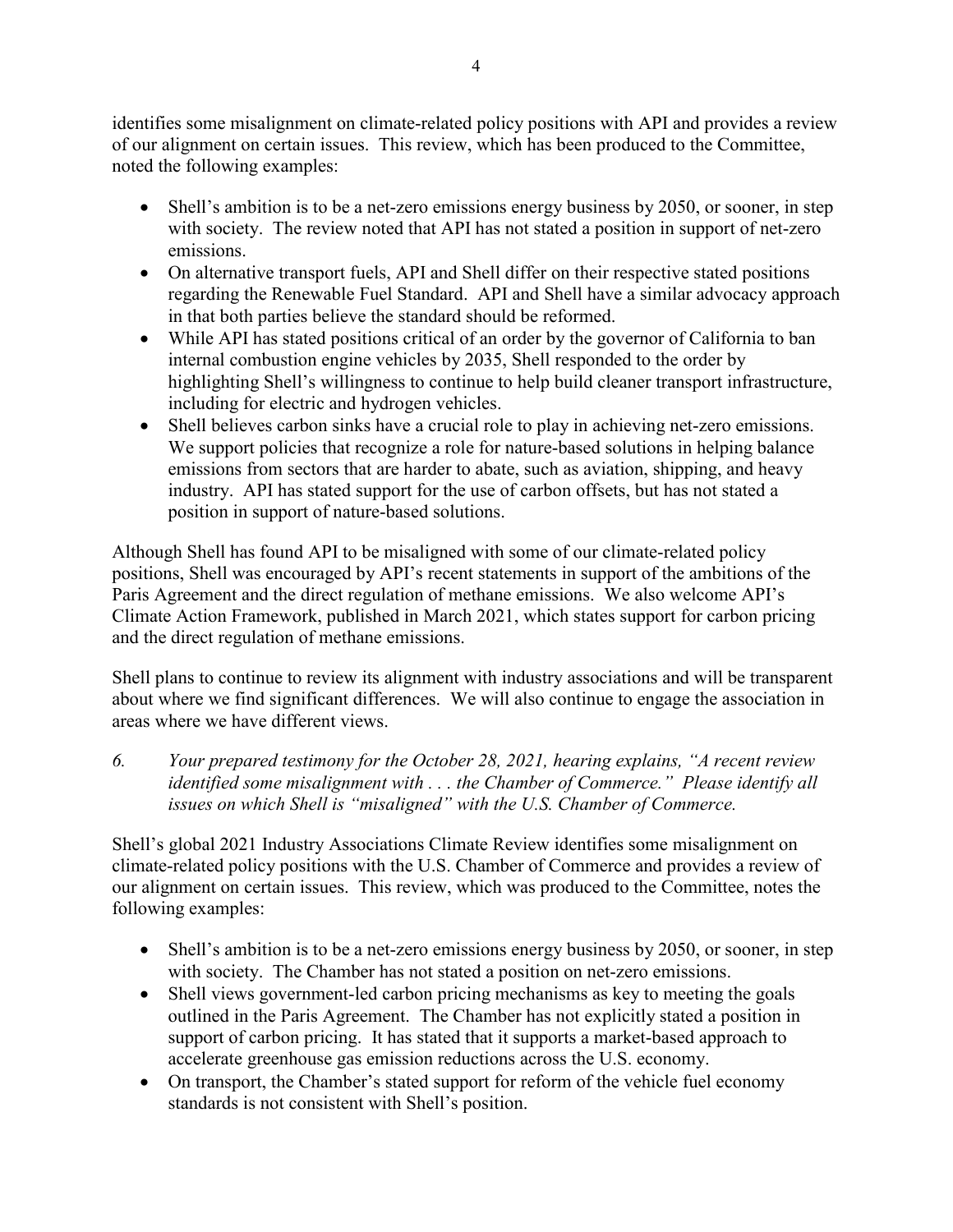Shell believes carbon sinks have a crucial role to play in achieving net-zero emissions. We support policies that recognize a role for nature-based solutions in helping balance emissions from sectors that are harder to abate, such as aviation, shipping, and heavy industry. The Chamber has stated support for carbon capture, utilization, and storage, but has not stated a position on nature-based solutions.

Shell plans to continue to review its alignment with industry associations and will be transparent about where we find significant differences. We will also continue to engage the association in areas where we have different views.

*7. Your prepared testimony for the October 28, 2021, hearing explains that in 2019, "Shell elected to leave the American Fuel & Petrochemical Manufacturers Association after having identified misalignment." Please identify all issues on which Shell "identified misalignment" with American Fuel & Petrochemical Manufacturers Association that resulted in Shell withdrawing from the organization.* 

Shell found material misalignment with the American Fuel & Petrochemical Manufacturers, and Shell Oil Company left the association as a result. Shell's 2019 review noted the following areas of misalignment, which in the aggregate, amounted to a significant difference in positions prompting Shell's departure:

- AFPM had not stated support for the goal of the Paris Agreement. Shell supports the goal of the Paris Agreement.
- AFPM had stated that it did not support carbon pricing. Shell supports carbon pricing initiatives at the state and federal level, such as the California cap-and-trade program.
- AFPM opposed government action that increases the cost of energy. This included, in AFPM's view, a carbon tax and the mandated use of certain fuels. In another example, AFPM supported the EPA's proposed rollback of fuel economy standards in the United States, which Shell opposed. In 2015, AFPM and others mounted a legal challenge to the EPA's Clean Power Plan over whether it was compliant with the Clean Air Act. Shell did not join the legal challenge. We focused our own advocacy on other elements of the Plan, such as the use of natural gas and emission-reduction targets.
- AFPM did not take a position on the role of natural gas. Shell supports the use of natural gas in helping society transition to low-carbon energy.
- AFPM did not take a position on the reduction of methane emissions. Shell supports direct regulation to address methane emissions.

In 2019, Shell Oil Company decided not to renew its AFPM membership.

- *8. Please describe, in detail, the steps Shell will take to become a net-zero company by 2050 through emission reductions in particular.* 
	- *a. Please identify fossil fuel resources that Shell will divest from or decrease extraction and development of, as well as exploration Shell will permanently suspend, to avoid 1.5- and 2-degree Celsius warming and meet the company's goal of net-zero by 2050.*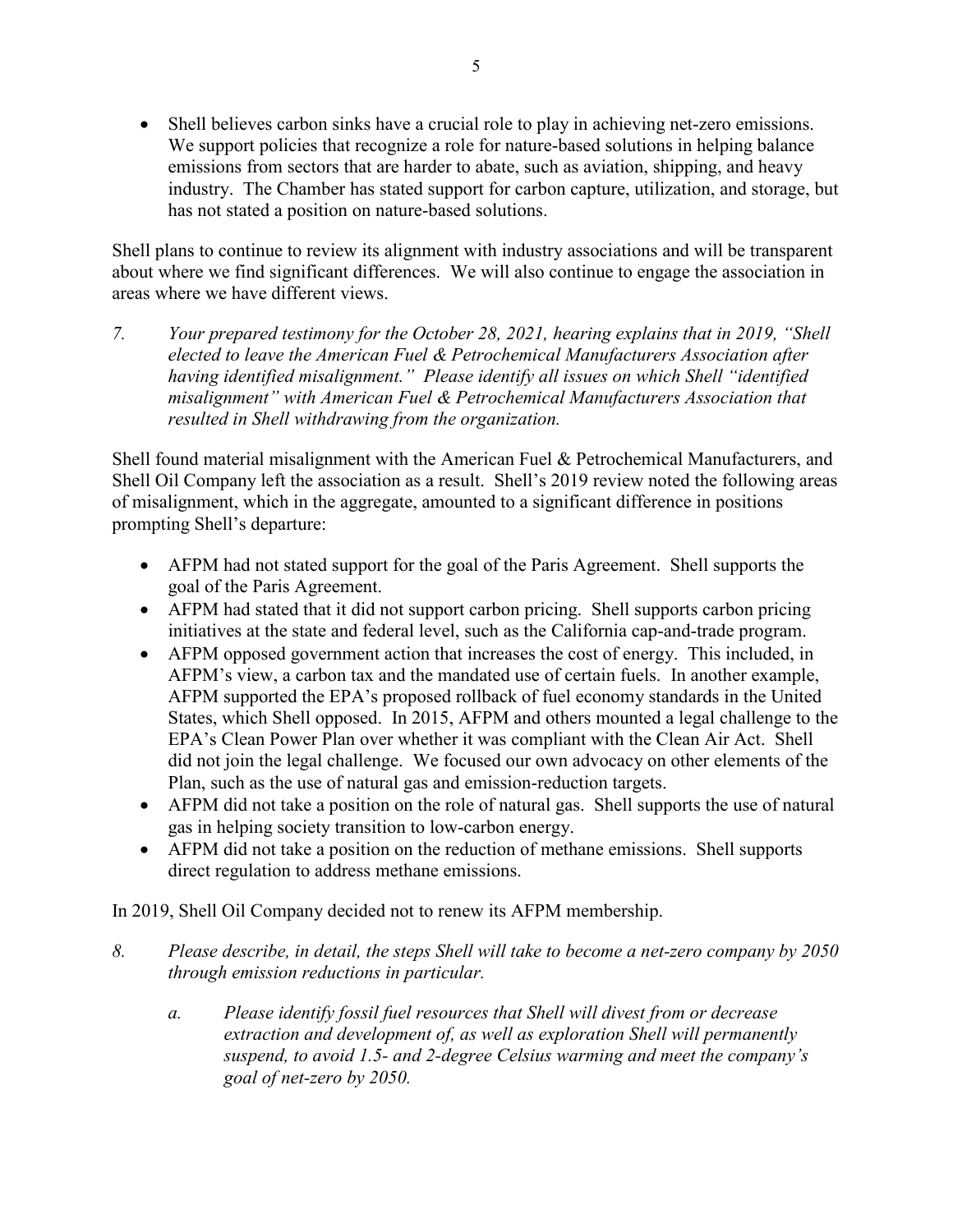*b. Please explain whether Shell will increase investment in zero-carbon and renewable energy sources if carbon capture and sequestration technology is not feasible or scalable at interim target dates, including what those target dates and development benchmarks are, and whether Shell has planned to strand more fossil fuel resources in this scenario.* 

Shell believes climate change is one of the most pressing issues of our time for all of society. That is why we have set our target to become a net-zero emissions energy business globally by 2050, in step with society. Further details on moving toward this target are available in our current Shell Energy Transition Strategy report, which was produced to the Committee. Shell is also expecting to release an updated report in early 2022 that takes into account the additional strategy changes announced in October 2021. Shell will make this update publicly available.

In broad terms, Shell sees six levers to help Shell and our customers decarbonize energy in the short, medium, and long term, including: (1) pursuing operational efficiency in our assets, (2) shifting to natural gas, (3) growing our low-carbon power business, (4) providing low-carbon fuels such as biofuels and hydrogen, (5) developing carbon capture and storage, and (6) using natural sinks. Shell seeks to avoid, reduce, and only then mitigate any remaining emissions.

Shell believes our emissions peaked in 2018 and oil production peaked in 2019, and we expect a gradual decline of about 1% to 2% a year in total oil production through to 2030, including divestments. We will also reduce annual spending on exploration from around \$2.2 billion in 2015 to around \$1.5 billion per year between 2021 and 2025. After 2025, we do not anticipate new frontier exploration, which is part of our effort to transform our portfolio and thrive throughout the energy transition.

Shell seeks to access 25 mtpa of carbon capture and storage capacity by 2035. We also recognize the scale of the challenge in developing CCS globally as quickly and as widely as needed. We plan to offer more low-carbon products and solutions, such as biofuels, charging for electric vehicles, and hydrogen and renewable power, in addition to investing in carbon capture and nature-based offsets.

The recent acquisition of U.S.-based solar and energy storage developer Savion provides just one example of how Shell companies in the United States are growing the renewable energy portfolio. Additional details are provided as part of Shell's Energy Transition Strategy and the annual reports and sustainability reports, which have been produced to the Committee.

More information on the Shell group of companies' overarching strategy and emissions reductions targets can be found on the global website (https://www.shell.com/poweringprogress.html).

## **Chairman Ro Khanna**

*1. In your written testimony to the Oversight Committee, you explained "[a]s early as 1991, the annual reports of Shell Oil Company's parent company discussed concerns about climate change" and that your company produced a video that "described the possibility of 'climatic changes with adverse consequences for us all.'" These actions described in your written testimony appear at odds with evidence that your company engaged in*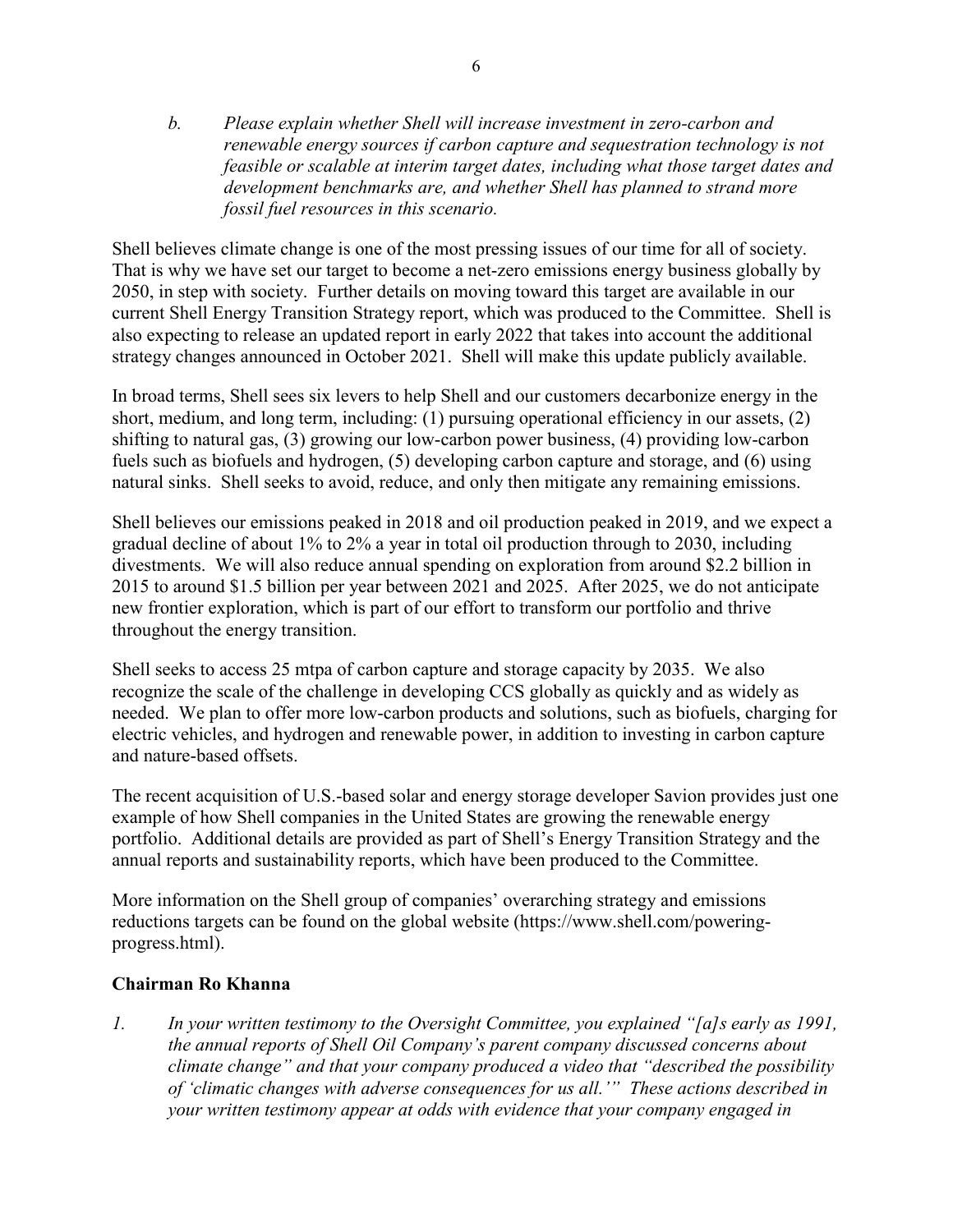*activities or were participants in organizations that publicly cast doubt on the science for decades in order to prevent meaningful steps to address the climate crisis.* 

*Please provide all internal memoranda, analyses, and reports prepared by or on behalf of Shell Oil Company or its predecessor companies from 1991 to the present, that:* 

- *a. Contain predictions of possible negative impact of climate change or global warming on the planet, humans, or the company's business activities; or*
- *b. Evaluate the veracity or scientific validity of public-facing Shell Oil Company statements related to the reality or effect of climate change or global warming on the planet, the human race, or the company's business activities.*

During my tenure at Shell, I have not experienced any effort to cast doubt on the climate science or prevent meaningful steps to address climate change issues. Indeed, my experience is the opposite – we have worked with policymakers to support legislative action, developed lowercarbon energy solutions, and worked with our sectoral customers to identify sustainable pathways to decarbonization.

*2. For the same reasons, please provide all documents from 1991 to the present related to concerns or objections raised by Shell employees or board members about the veracity or scientific validity of public-facing Shell statements related to the reality or effect of climate change or global warming on the planet, humans, or the company's business activities.* 

Shell has long publicly recognized that greenhouse gas emissions from human activity, including the use of fossil fuels, are contributing to global warming. Shell is working with the Committee on its various document requests.

- *3. Ms. Watkins, during the hearing you told Rep. Bush that you were "glad my company's been involved in the science research and involved with these discussions for decades," in response to a question about Shell's internal knowledge of the potentially devastating consequences of climate change.* 
	- *a. When did Shell first start to study climate change and its potential impacts?*

I have only been at Shell since 2018 and do not know when Shell first became involved in the science research.

### *b. When did Shell first adapt or modify any projects, facilities, or operations to protect the company from potential impacts of climate change?*

Shell, like all responsible businesses, takes actions to identify and mitigate risks so our operations can continue in a safe and reliable manner. I am not aware of whether or when Shell first took actions to adapt or modify projects to protect the company from potential impacts of climate change before my tenure.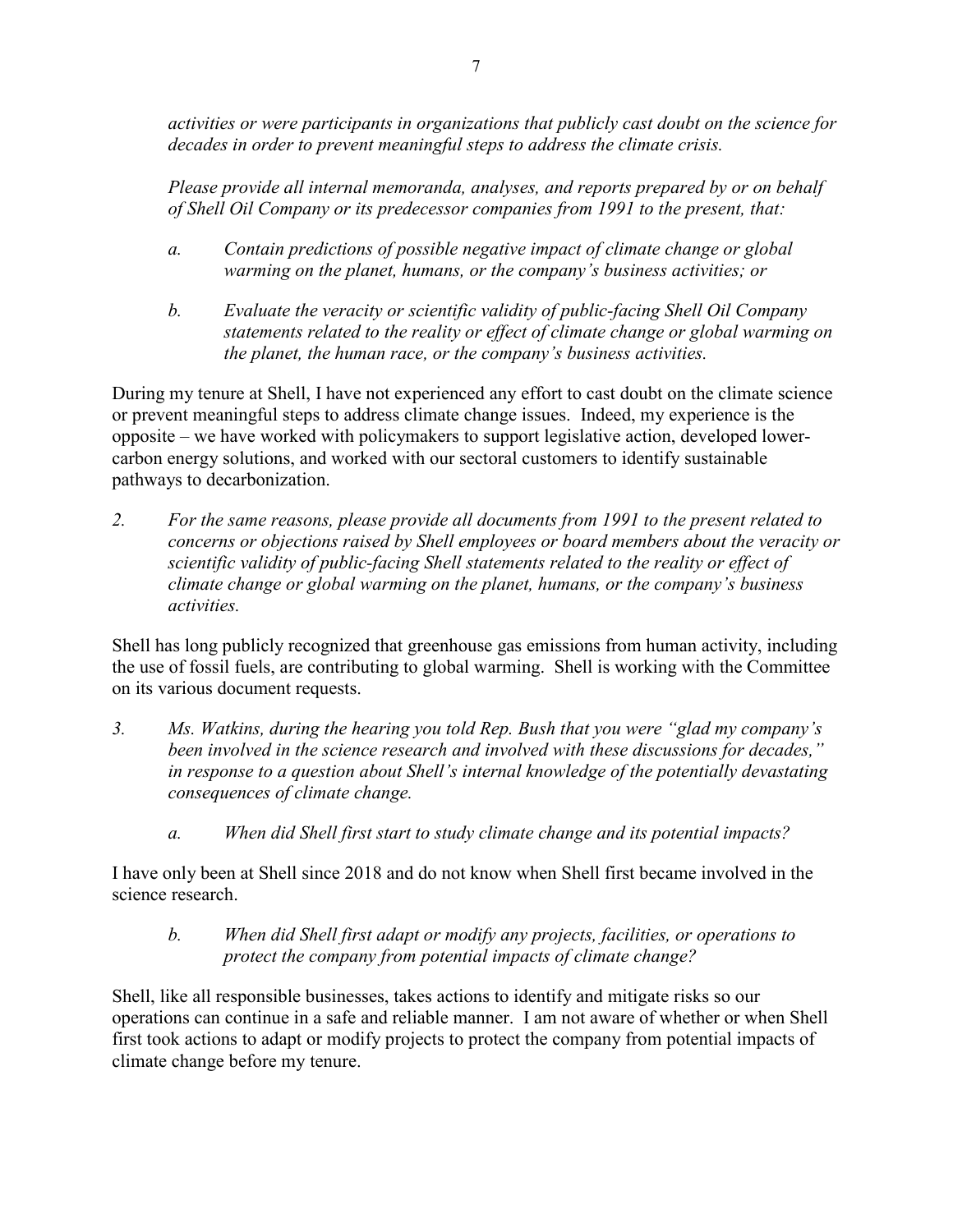*c. Has the company ever incorporated climate projections in decisions on exploration and development of oil and gas resources? If so, when did Shell first start doing so?* 

Shell has long included potential carbon costs as a factor in the assessment of potential investment decisions. After 2025, we do not anticipate new frontier exploration, which is part of our effort to transform our portfolio and thrive throughout the energy transition. Additionally, as detailed in our Energy Transition Strategy, Shell is working to achieve its net-zero target, in part, by reducing annual spending on exploration from around \$2.2 billion in 2015 to around \$1.5 billion per year between 2021 and 2025.

*4. In 2019, an Internal Revenue Service inspector general investigation revealed that ten taxpayers claimed 99.9% of the 45Q tax credits between 2010 and 2019. The investigation also revealed that:* 

> *for TYs 2010 through 2019, a total of \$893,935,025 (87 percent) worth of I.R.C. § 45Q credits were claimed by these 10 taxpayers when they were not in compliance with the EPA (i.e., they did not have an approved MRV Plan in place at the time the credit was claimed).*

- *a. Did your company claim 45Q tax credits between 2009 and 2018?*
- *b. How much did your company accrue in 45Q tax credits annually during that period? And for the period as a whole?*
- *c. Please submit the corresponding monitoring, reporting, and verification plan approved by the Environmental Protection Agency (EPA).*
- *d. During this time, was the company aware that 87% worth of I.R.C. § 45Q credits were claimed by taxpayers when they were not in compliance with EPA?*
- *e. What percentage of the 45Q tax credits your company claimed/accrued during that period were for captured carbon (di)oxide used in enhanced oil or natural gas recovery? How much does that amount to in total credit value?*
- *f. Have you repaid any claimed credits ("recapture") due to leakage or intentional removal?*

It is my understanding that Shell did not claim a 45Q tax credit between 2010 and 2018.

#### **Rep. Cori Bush**

*1. Did you know before 1988 that communities of color would be hit earliest and disproportionately hard by climate change? Before 1980?* 

Shell recognizes the impacts of climate change will necessarily be different across different communities and geographic areas. Your question predates my time at Shell. During my tenure at Shell, we have been taking action to address climate change by working with policymakers to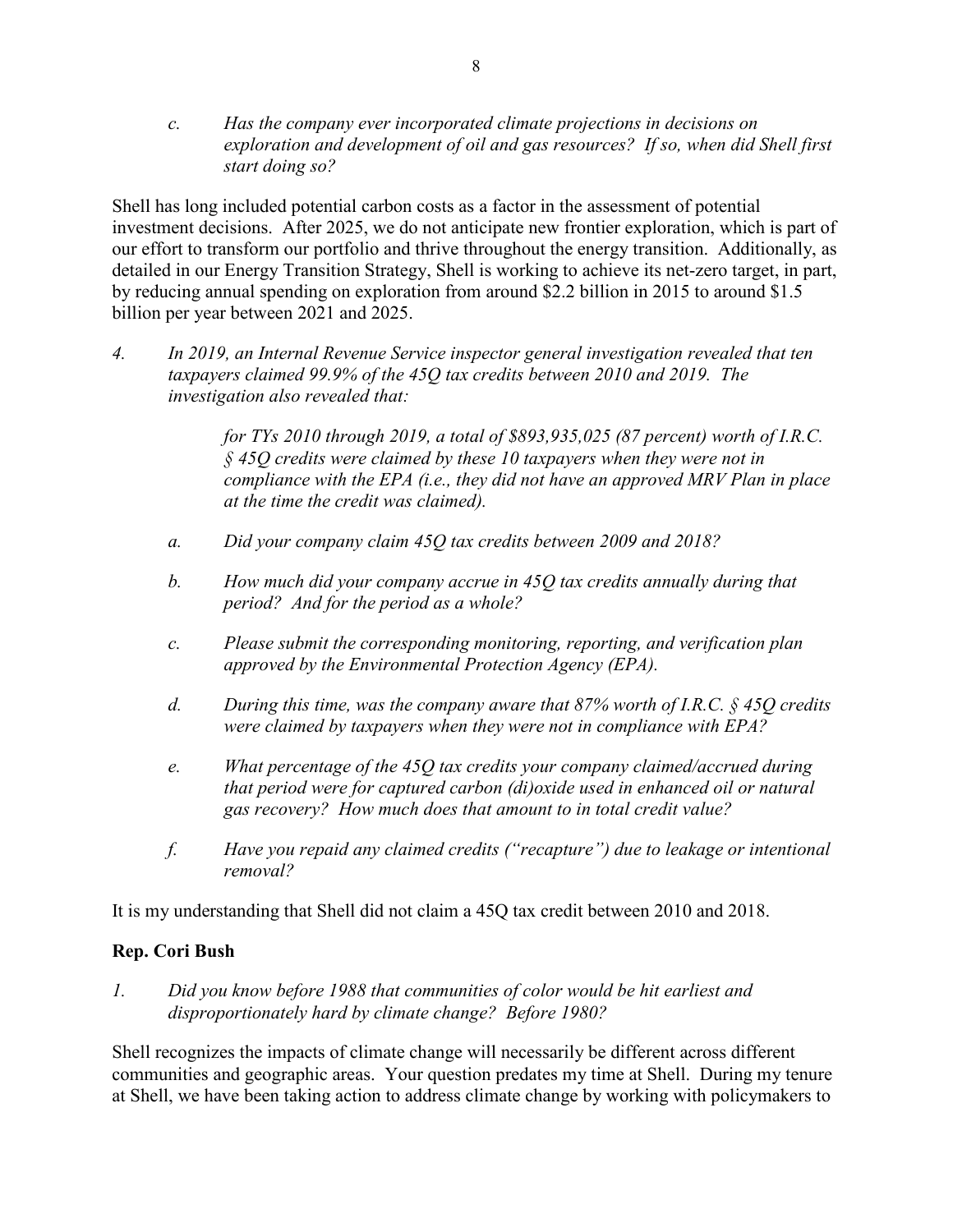support legislative solutions, developing lower-carbon energy solutions, and supporting our customers in identifying pathways that would allow their business or an entire sector to decarbonize. We are also working to expand communities' access to reliable energy, even as we work to participate in and accelerate the energy transition.

Ultimately, Shell's societal and regulatory ability to operate is affected by our capability to operate safely and responsibly in the communities in which we live and work, and we are proud of our history of respecting our neighbors in the communities in which we operate.

*2. Do you have modeling that has not been shared that suggests that certain places would and will flood and burn?* 

As noted in response to a similar question during the hearing, I am not familiar with what you are referencing. If more information or guidance can be provided, we would be happy to get back to you.

*3. Is an oil refinery more likely to be sited in a predominantly Black or a predominantly white community?* 

In my experience, refineries are located where necessitated by operational considerations, such as proximity to ports, distribution facilities, and customers. Sometimes, a refinery is located in a remote area and a community later develops around the jobs and economic activity created by the refinery. At Shell, we are proud to support local economic and community development in a wide variety of communities neighboring our facilities.

*4. Have you ever targeted people of color with marketing campaigns concerning climate change and energy of any sort?* 

Shell's energy products are used by Americans of all backgrounds, and it has long been our practice that energy advertising should be directed to all consumers, or groups of consumers, who use our products. During my time at Shell, and in support of the energy transition, we have broadly communicated about lower-carbon opportunities available to all customers through our advertising.

# **Rep. Ayanna Pressley**

*1. Please provide the annual dollar amount and percentage of revenue allocated to and expended on training and up-skilling workers for a net-zero economy, with specific attention on jobs in the renewable energy sector, since 2015.* 

As part of our efforts to support the energy transition, Shell has undertaken a wide range of initiatives to support our employees in developing the skills necessary to work in the new energy environment. The following are a few examples:

 Shell frequently takes experienced technical workers from our traditional businesses and embeds them into ventures that have the potential to produce lower-carbon products. For example, in our Gulf of Mexico operations, expertise in offshore oil production is being transferred to the Atlantic Ocean in pursuit of a scalable offshore wind business.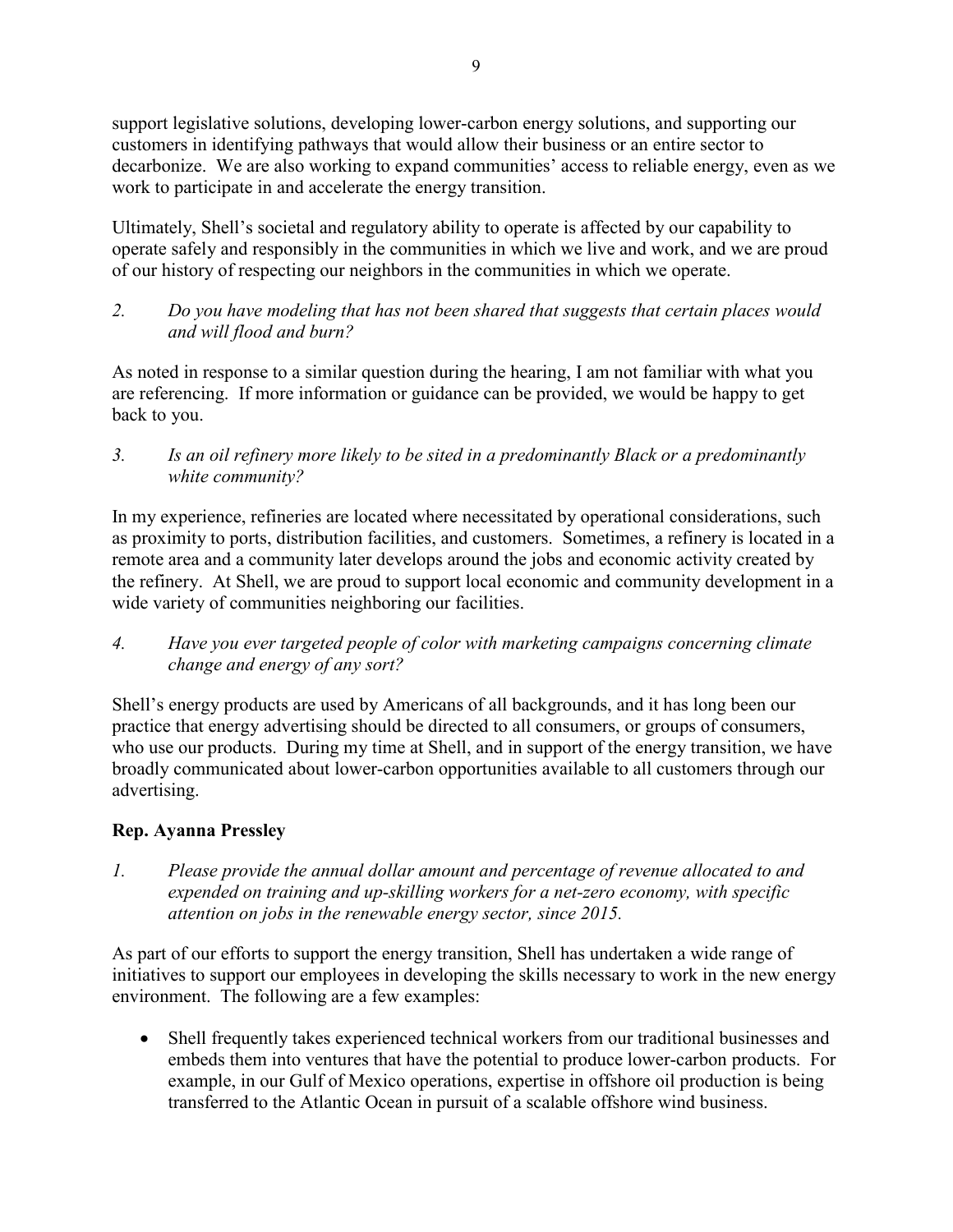- We have developed programs with universities to attract, retain, and build capacity for current and future talent needs. This includes work with the Colorado School of Mines, MIT, Michigan State, Rice, University of Colorado at Boulder, and University of Texas at Austin. The programs supported include engineering, science, and math camps; mentoring programs; minority and women student organizations and associations; and field trip learning experiences, among others.
- We recognize that solving our future energy challenges will require the knowledge and expertise of the next generation in the fields of math, science, and technology. With that in mind, we have focused on supporting STEM education initiatives that ultimately will support development of a workforce tailor-made for the energy transition. For instance, Shell has made substantial social investments supporting, among other things, workshops hosted by the National Energy Education Development Project, technical scholarships for underserved students seeking to attend Xavier University, and skills conferences hosted by the North American Process Technology Alliance for university professors, workforce professionals, and other labor and economic groups. Shell has also partnered with the League of United Latin American Citizens to support the enrollment of 100 to 200 Houston-area middle school students annually in STEM education programs.

## **Rep. Mike Quigley**

*1. In January of this year, Total, a French multinational fossil fuel company, withdrew from the American Petroleum Institute (API) because of the organization's support for weakening methane emissions standards, opposition to electric vehicles, and other issues.* 

*Your company's association with API has the appearance of undermining more forwardlooking stances you may have publicly taken. In your written testimony, you alluded to differences you have with trade associations such as API.* 

- *a. Please characterize your relationship with API and what you expect of API in terms of public policy advocacy.*
- *b. Specifically, what are the differences between your company and API on climate policy?*
- *c. What specific actions are you taking to encourage API to take meaningful policy stances to combat climate change?*

Shell has transparently discussed its relationship with API in our Industry Associations Climate Review, which has previously been produced to the Committee. API sets safety, environmental, and technical standards for oil and natural gas companies and creates certification programs for people working in the industry and for products, allowing us to safely bring them to market. API is also a leading voice on key issues that affect our customers, including standards for biofuels.

Shell's 2021 Industry Associations Climate Review found API to be misaligned with some of our climate-related policy positions. Shell plans to continue to review its alignment with industry associations and will be transparent about where we find significant differences. We will continue to engage the association in areas where we have different views.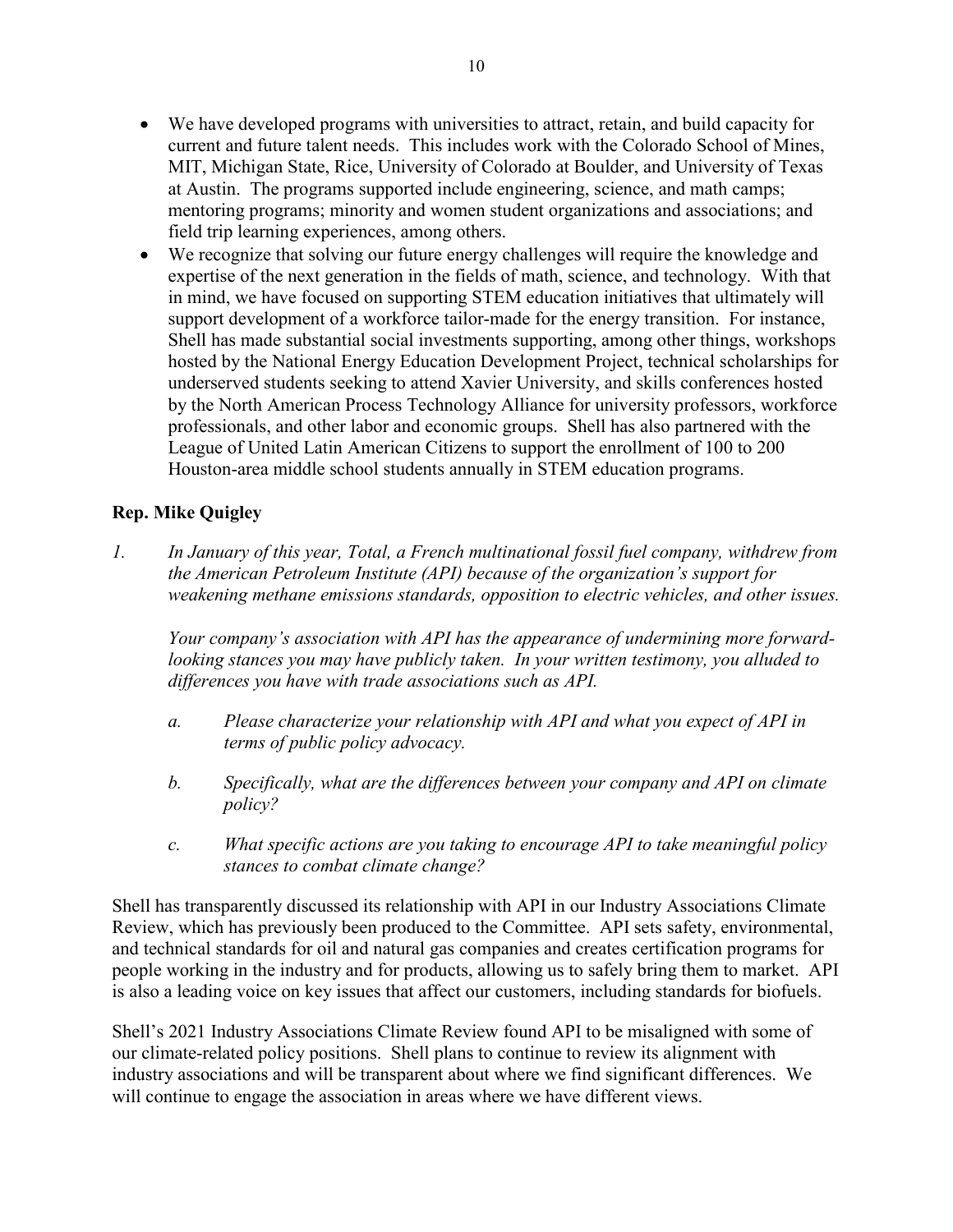In particular, Shell continues to urge API to take a more proactive and constructive approach to climate-related policy and advocacy, in line with the goals of the Paris Agreement. We have also publicly urged API to support carbon pricing and the direct regulation of methane emissions. We are encouraged by API's recent publication of its Climate Action Framework, and welcome its significant policy advancements in 2021.

*2. The Department of Defense (DOD) refers to climate change as a "threat multiplier," and recent reports from the Department of Homeland Security, the Intelligence Community, the National Security Council, and the armed services outline the emerging threat of climate change and its ability to wreak economic havoc and destabilize regions, initiate and fuel conflicts, and help foment violence.* 

*DOD has highlighted the emergence of the increasingly accessible Arctic as a new geopolitical theater. It has also noted the increased strain on the budget and personnel of the National Guard wrought by the transformation of "wildfire season" into "wildfire year."* 

*While Exxon's internal reports confirmed human-caused global warming, publicly it took the opposite view, with a 2017 study of Exxon's communications concluding that the company systematically misled non-scientific audiences about climate science. Shell, meanwhile, in 1994 suggested that policymakers focus on the "weakness in climate science." And API funded an infamous and scientifically questionable 2003 climate study that downplayed the magnitude and scope of climate change. All the while, the consensus of climate scientists was that climate change is real, it is human caused, and it will have catastrophic consequences.* 

- *a. Would it be appropriate for the U.S. to treat this disinformation campaign as an active and ongoing threat to national security?*
- *b. How should Congress, the military, and the rest of the executive branch respond to the wealth of information that has come to light on this subject?*

I respectfully disagree with the premise of the question because, during my time at Shell, we have been openly and actively discussing the urgent need to address climate change and the need for an acceleration of the energy transition to ensure a lower-carbon future. We have worked with policymakers to support legislative action related to climate change. We continue to support putting a price on carbon in the United States and have publicly supported various measures to address climate change, including legislation meant to curb emissions and proposals for net-zero targets in specific markets.

I am not in a position to comment on the Department of Defense's conclusions related to climate change, though we recognize the national security importance of ensuring that U.S. consumers and businesses have secure and reliable access to energy, even as we collectively pursue pathways that would allow the United States to meet the goals of the Paris Agreement.